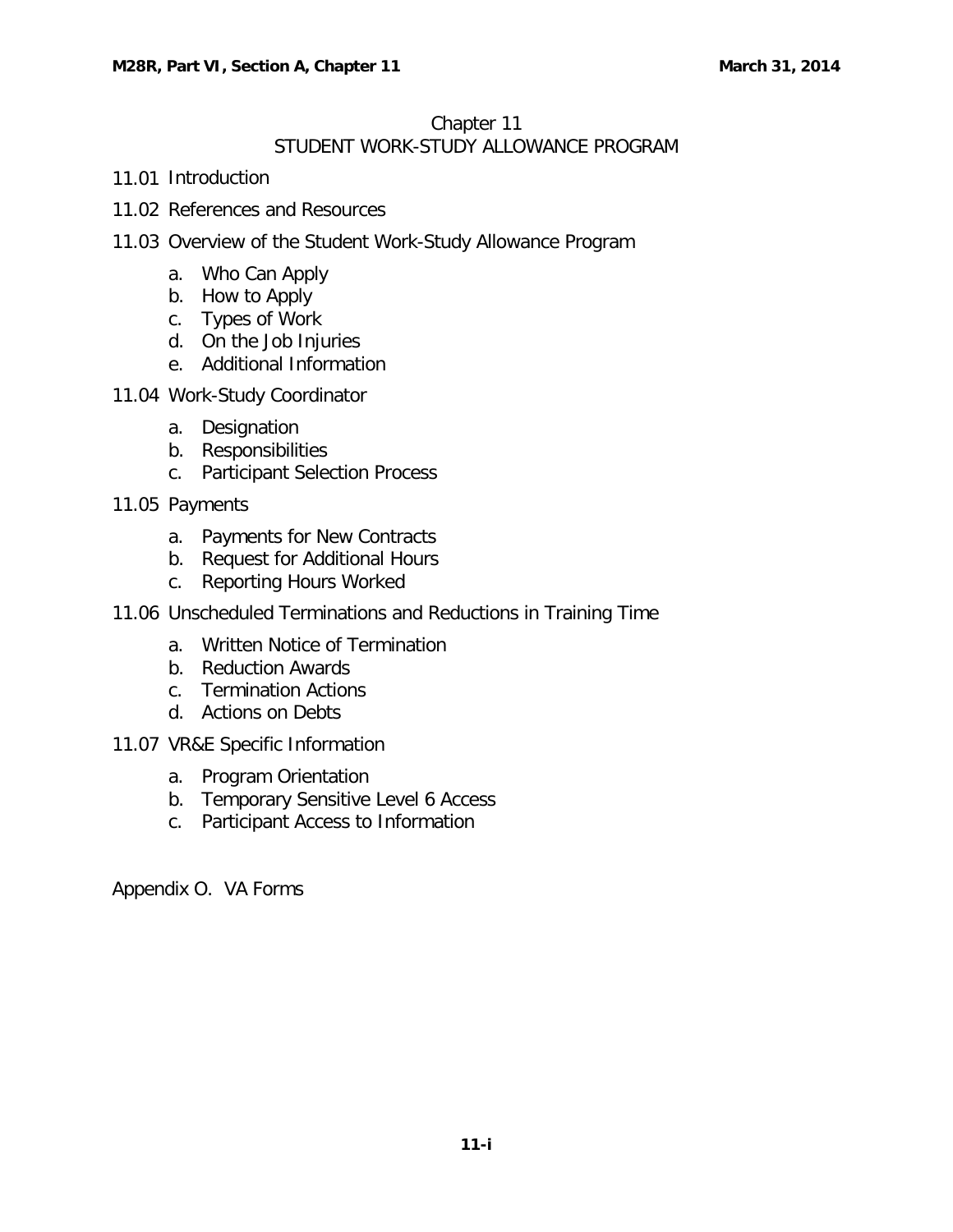#### Chapter 11 STUDENT WORK-STUDY ALLOWANCE PROGRAM

#### <span id="page-1-0"></span>11.01 Introduction

One advantage a Veteran may have by attending training while participating in the Department of Veterans Affairs (VA) Vocational Rehabilitation and Employment (VR&E) program is that he/she may apply for a work-study position. The Student Work-Study Allowance Program is operated by the Education Division within Veterans Benefits Administration (VBA). A Vocational Rehabilitation Counselor (VRC) will work with the Veteran to obtain information on the program, and then monitor the Veteran's grades to ensure the work-study position does not interfere with training. This chapter provides information on how to apply for the program, eligibility requirements, types of work available, wage information, and payment processes.

### <span id="page-1-1"></span>11.02 References and Resources

| Laws:           | Fair Labor Standards Act of 1938<br>5 United States Code (U.S.C.) Chapter 81<br>10 U.S.C. Chapter 1606<br>10 U.S.C. Chapter 1607<br>20 U.S.C. 1161t<br>38 U.S.C. Chapter 30<br>38 U.S.C. Chapter 31<br>38 U.S.C. Chapter 32<br>38 U.S.C. Chapter 33<br>38 U.S.C. Chapter 35<br>38 U.S.C. 101(20) |
|-----------------|--------------------------------------------------------------------------------------------------------------------------------------------------------------------------------------------------------------------------------------------------------------------------------------------------|
| Websites:       | www.gsa.gov/portal/forms/download/115390<br>www.benefits.va.gov/WARMS/M22_4.asp                                                                                                                                                                                                                  |
| VA Forms (VAF): | VAF 22-8690, Time Record (Work-Study Program)<br>VAF 22-8691, Application for Work-Study Allowance<br>VAF 22-8692a, Extended Student Work-Study Agreement<br>VAF 4107-Your Rights to Appeal our Decision                                                                                         |
| Non-VA Forms:   | Form CA 1, Federal Employee's Notice of Traumatic Injury<br>and Claim for Continuation of Pay/Compensation<br>Optional Form 41, Routing and Transmittal Slip                                                                                                                                     |
| Reference:      | Veterans Benefits Administration Manual M22-4, Education<br>Procedures, Part 1, Chapter 9, Work-Study Allowance<br>Program                                                                                                                                                                       |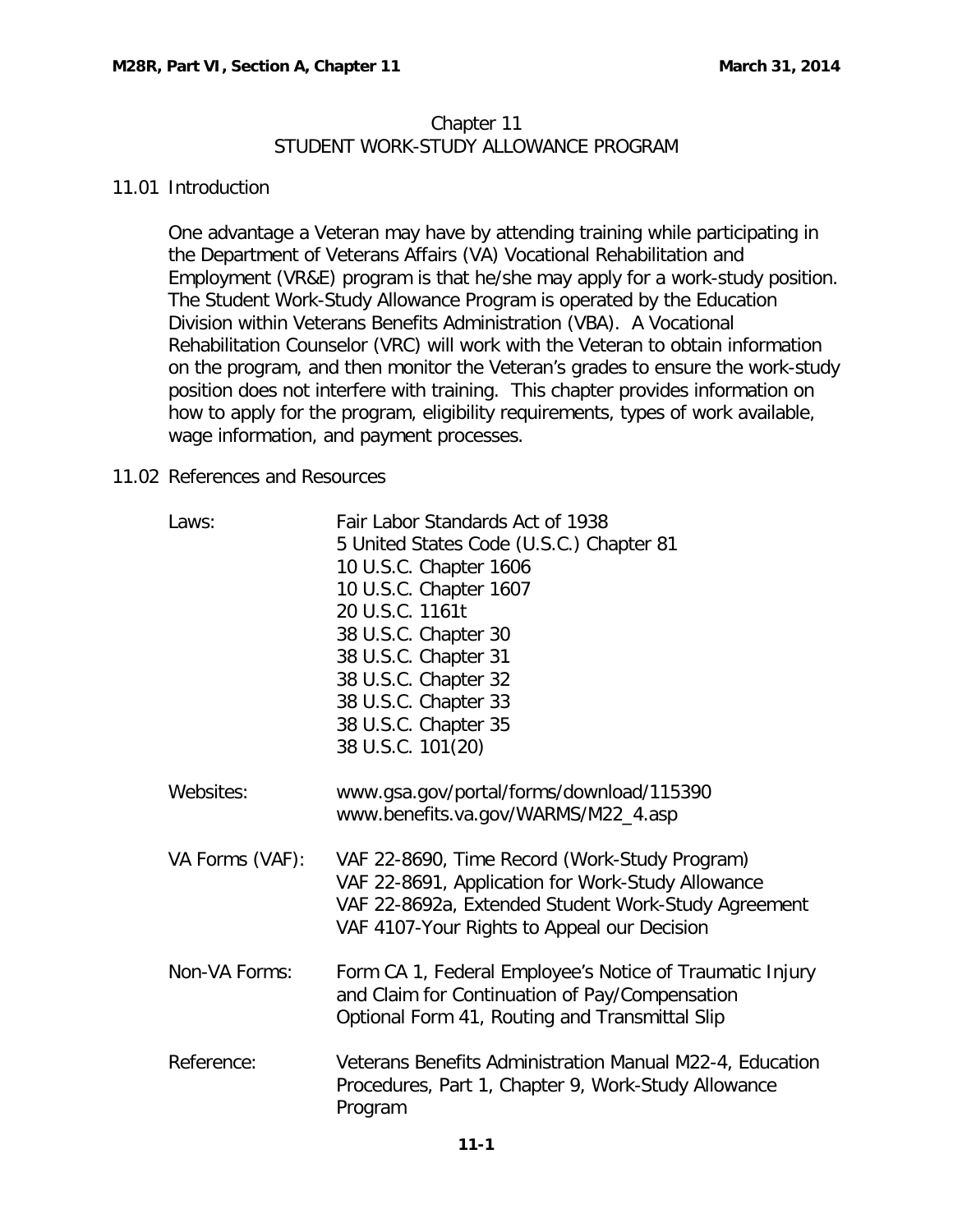- <span id="page-2-1"></span><span id="page-2-0"></span>11.03 Overview of the Student Work-Study Allowance Program
	- a. Who Can Apply

Participants of the following VA programs are eligible to apply for participation in the work-study program if the participant is a full-time or 3/4 time student in a college degree, vocational, or professional program:

- Post-9/11 GI Bill (38 U.S.C. Chapter 33)
- Montgomery GI Bill-Active Duty (38 U.S.C. Chapter 30)
- Reserve Educational Assistance Program (10 U.S.C. Chapter 1607)
- Montgomery GI Bill-Selected Reserve (10 U.S.C. Chapter 1606)
- Post-Vietnam Era Veterans' Educational Assistance Program (38 U.S.C. Chapter 32)
- Dependents' Educational Assistance Program (38 U.S.C. Chapter 35)
- Vocational Rehabilitation and Employment Program (38 U.S.C. Chapter 31)
- <span id="page-2-2"></span>b. How to Apply

To apply for participation in the work-study program, the individual must complete VAF 22-8691, Application for Work-Study Allowance, and forward it to his/her VA Regional Processing Office (RPO). See Appendix O, VA Forms, for information on how to access this form, as well as all other forms referenced in this chapter.

<span id="page-2-3"></span>c. Types of Work

The services an individual can perform under a VA work-study program must be related to VA work. Examples of acceptable work include:

- The preparation and processing of necessary papers and other documents at educational institutions.
- Any activity at a VA facility.
- Any activity at Department of Defense, Coast Guard, or National Guard facilities relating to the administration of Chapters 1606 or 1607 of 10 U.S.C.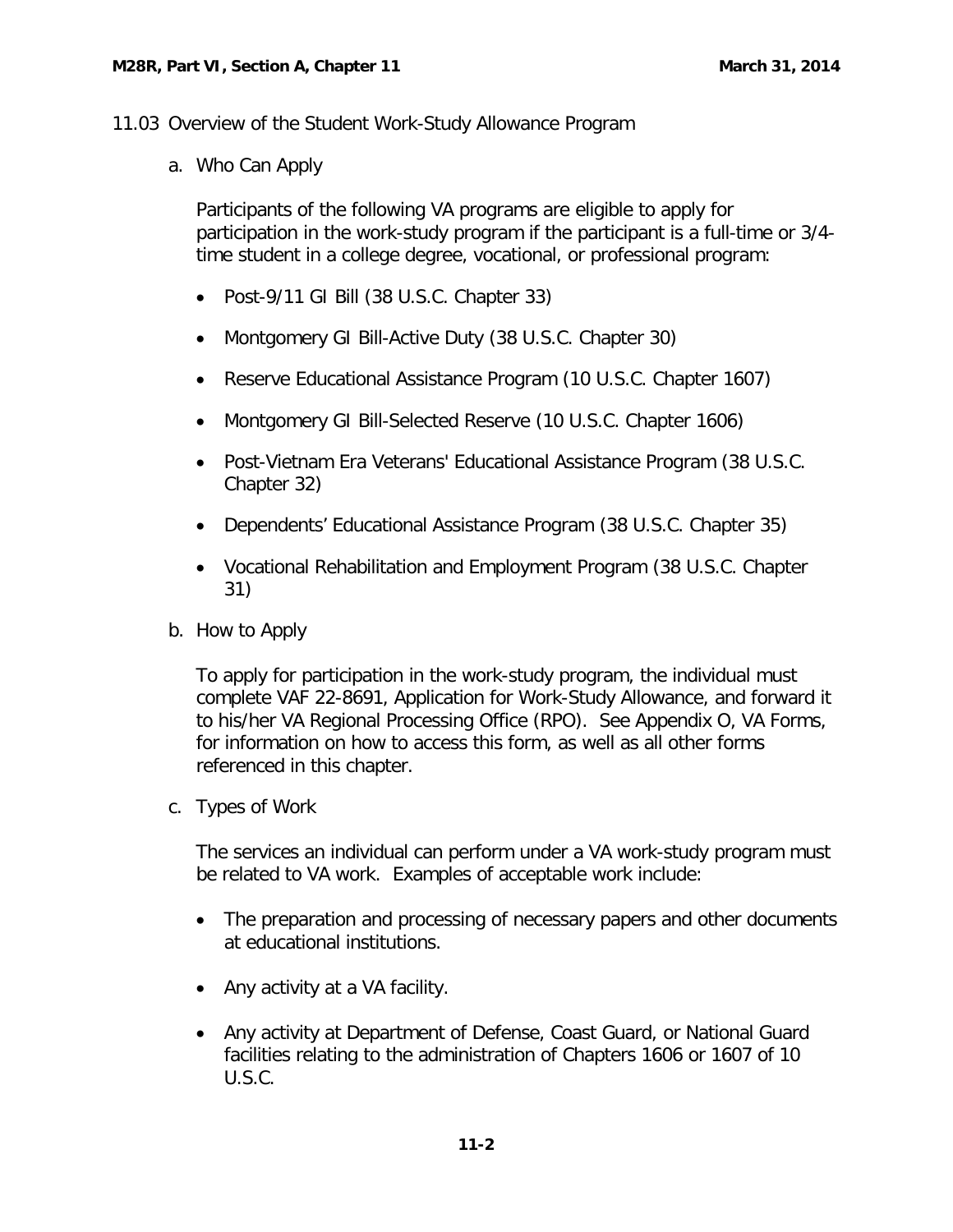- Any activity of a State Veterans agency related to providing assistance to Veterans in obtaining any benefit under 38 U.S.C. or the laws of the State.
- A position working in a Center for Excellence for Veteran Student Success, as established under 20 U.S.C. 1161t. The purpose of this center is to support and coordinate academic, financial, physical, and social needs of Veteran students.
- A position working in a cooperative program carried out jointly by the VA and an Institution of Higher Learning (IHL).
- Any Veteran-related position in an IHL, such as assisting with dissemination of general information regarding Veteran benefits and/or services, providing assistance to Veteran students with general inquiries about Veteran benefits via phone, email, or in person, and/or maintaining and organizing Veteran-related files.
- <span id="page-3-0"></span>d. On the Job Injuries

Work-study students performing duties at their assigned work site will be considered a VA employee for the purpose of receiving benefits under the provisions of 5 U.S.C. Chapter 81, Compensation for Work Injuries. As such, they are entitled to compensation benefits due to personal injury sustained while in the performance of duty or compensation for employment-related disease. The work-study student must inform his/her supervisor of the injury as soon as they become aware of it.

A work-study student wishing to file a claim for worker's compensation must complete a Form CA 1, Federal Employee's Notice of Traumatic Injury and Claim for Continuation of Pay/Compensation. This form must be completed and returned to the work-study coordinator within 30 days of the incident. If the work-study student is incapacitated, this action may be taken by someone acting on his/her behalf. This form can be accessed at [www.gsa.gov/portal/forms/download/115390](http://www.gsa.gov/portal/forms/download/115390)

<span id="page-3-1"></span>e. Additional Information

If an individual requires additional information about the work-study program, he/she can send an email via [www.benefits.va.gov/gibill,](http://www.benefits.va.gov/gibill) click on "Submit a Question" and then click on "Ask a Question". The individual may also receive additional information by calling toll-free, 1-888-GIBILL-1 (1-888-442- 4551). If the individual requires the use of the Telecommunications Device for the Deaf, the Federal Relay number is 711. To obtain information on other sources of assistance, the individual should contact his/her financial aid office at his/her school.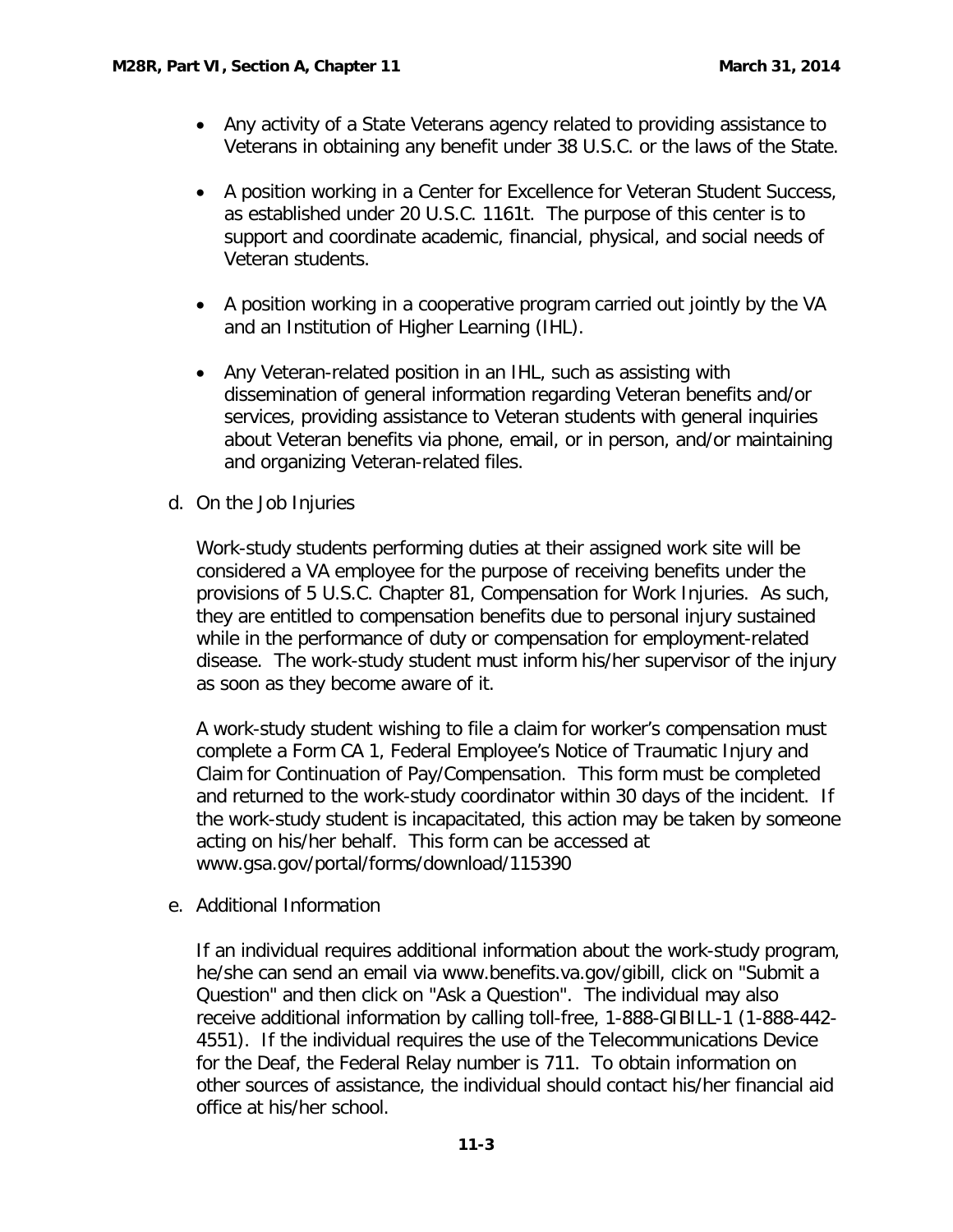#### <span id="page-4-1"></span><span id="page-4-0"></span>11.04 Work-Study Coordinator

### a. Designation

Each Regional Office (RO) Director designates one employee to serve as the station's work-study coordinator. This position will be either full time or part time, depending upon the volume of work-study activity.

<span id="page-4-2"></span>b. Responsibilities

VBA manual M22-4 outlines Education Procedures. Part 1, Chapter 9, Work-Study Allowance Program, identifies the following responsibilities for the work-study coordinator:

- 1. Establish direction and maintain record keeping and control of the local work-study program.
- 2. Provide the RO Director with sufficient information to ensure the efficient management of the local program.
- 3. Review all applications and approve or disapprove applicants.
- 4. With a properly executed delegation of authority, authorize all workstudy agreements and sign correspondence.
- 5. Recommend to the RO Director the approval or disapproval of the completion of services under a work-study agreement when there is a later reduction in training time.
- 6. Ensure the maximum use of work-study students in all outreach efforts initiated by the RO.
- 7. Provide for the supervision of outreach work-study students assigned to non-VA organizations.
- 8. Actively cultivate work-study opportunities within VBA, Veterans Health Administration (VHA), National Cemetery Administration (NCA) and appropriate non-VA organizations.
- 9. Ensure that all work-study positions to be performed at non-VA organizations are in accordance with the law and applicable regulations.
- 10. Maintain records describing the duties to be performed by work-study students at each work-study position.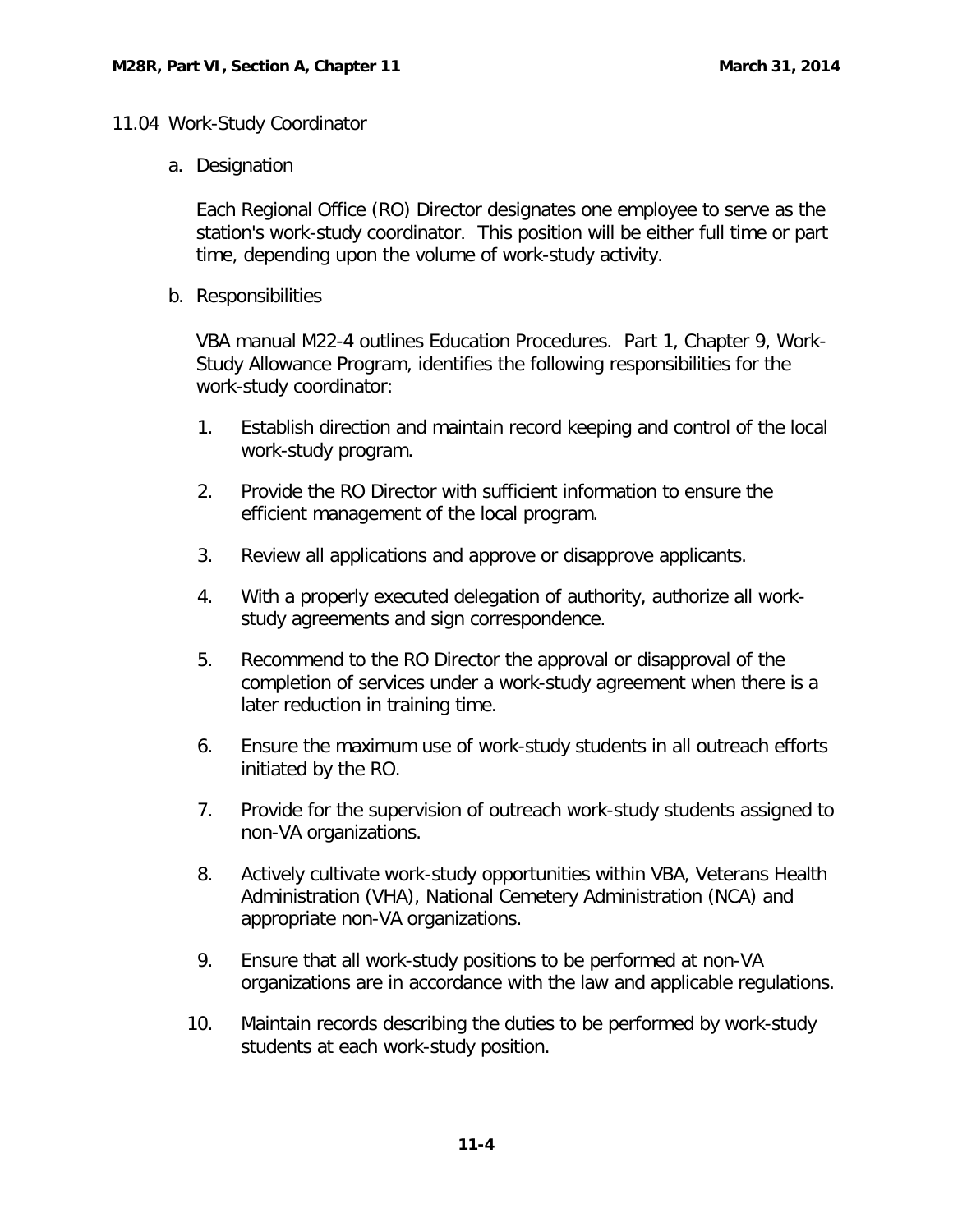- 11. Actively recruit work-study students to take full advantage of current opportunities.
- 12. Seek adequate advice on any questions or issues that arise during implementation of the local program.
- 13. Verify hours of enrollment through Benefits Delivery Network (BDN) or Subsistence Allowance Module (SAM).
- <span id="page-5-0"></span>c. Participant Selection Process

In addition, the work-study coordinator plays a major role in the selection process for participation. The following factors must be considered when selecting participant:

1. Service-Connected Disability (ies)

Veterans with service-connected disabilities rated at 30 percent or more will be afforded priority in the awarding of work-study contracts. All applicants with service-connected disabilities rated 30 percent or more must be hired before other applicants are hired, whenever feasible.

2. Financial Need

The degree of financial need of the individual applicant must be assessed to efficiently reach the target group of individuals who can benefit most from the additional allowance the work-study allowance program provides. Consideration of financial need should include, but should not be limited to, the following:

- Number of dependents
- Living expenses, including dependents' living expenses
- Unusually high tuition and fees
- Unusual family medical expenses

Consideration of financial need should focus on those needs of the applicant that may be met by the work-study allowance. A fundamental question the work-study coordinator will ask in each case is whether or not the work-study allowance will enable the applicant to enter or continue in a program of education or training.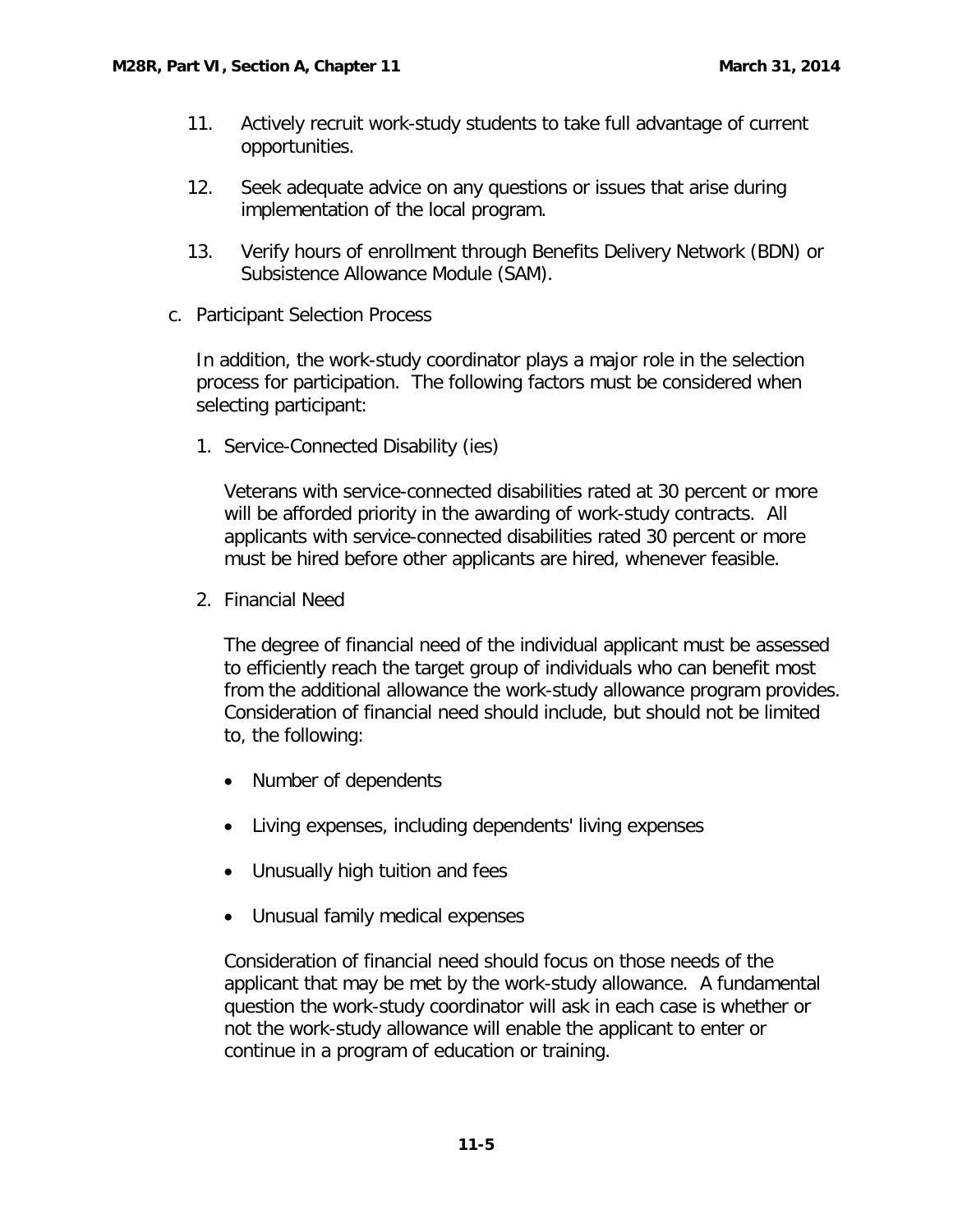3. Chapter 35 Applicants

The work-study coordinator will assign Chapter 35 students appropriate work-study activities. These students must be pursuing a program of education in a state. A "state" means each of the several states, territories, and possessions of the United States, the District of Columbia, the Commonwealth of Puerto Rico, and the Canal Zone [\(38 U.S.C.](http://frwebgate.access.gpo.gov/cgi-bin/getdoc.cgi?dbname=browse_usc&docid=Cite:+38USC101)  [101\(20\)\)](http://frwebgate.access.gpo.gov/cgi-bin/getdoc.cgi?dbname=browse_usc&docid=Cite:+38USC101).

4. Availability of Transportation

In determining job site location, the work-study coordinator will determine if the applicant is able to obtain reliable and affordable transportation to a particular worksite. The selected worksite should be within what is considered a normal commuting distance.

5. Motivation

Evaluating the motivation of the work-study applicant can be a largely subjective process. Generally, the work-study coordinator will determine the applicant's motivation by his/her statement of interest in the program, as well as from any interview information provided by the referring official or supervisor.

A primary motivation for a student pursuing a course of study should be attainment of a particular educational or training objective. In those instances in which an applicant for work-study employment is either receiving, or has a history of receiving VA tutorial assistance allowance, the work-study coordinator will carefully consider the suitability of such employment. If the work-study coordinator determines that the time that the applicant has available for performing work-study services would have an adverse effect upon the overall pursuit of an educational or training objective, the work-study coordinator will not offer the applicant a workstudy agreement.

6. Work Assignments and Disabilities

If an individual has a disability, the work-study coordinator will ensure the work-study assignment is compatible with the disability. The work-study coordinator will consult with the Veteran's VRC if there is any doubt about the compatibility of the disability (either service-disabled or not serviceconnected), and the work assignment.

7. Job Modification and Reasonable Accommodation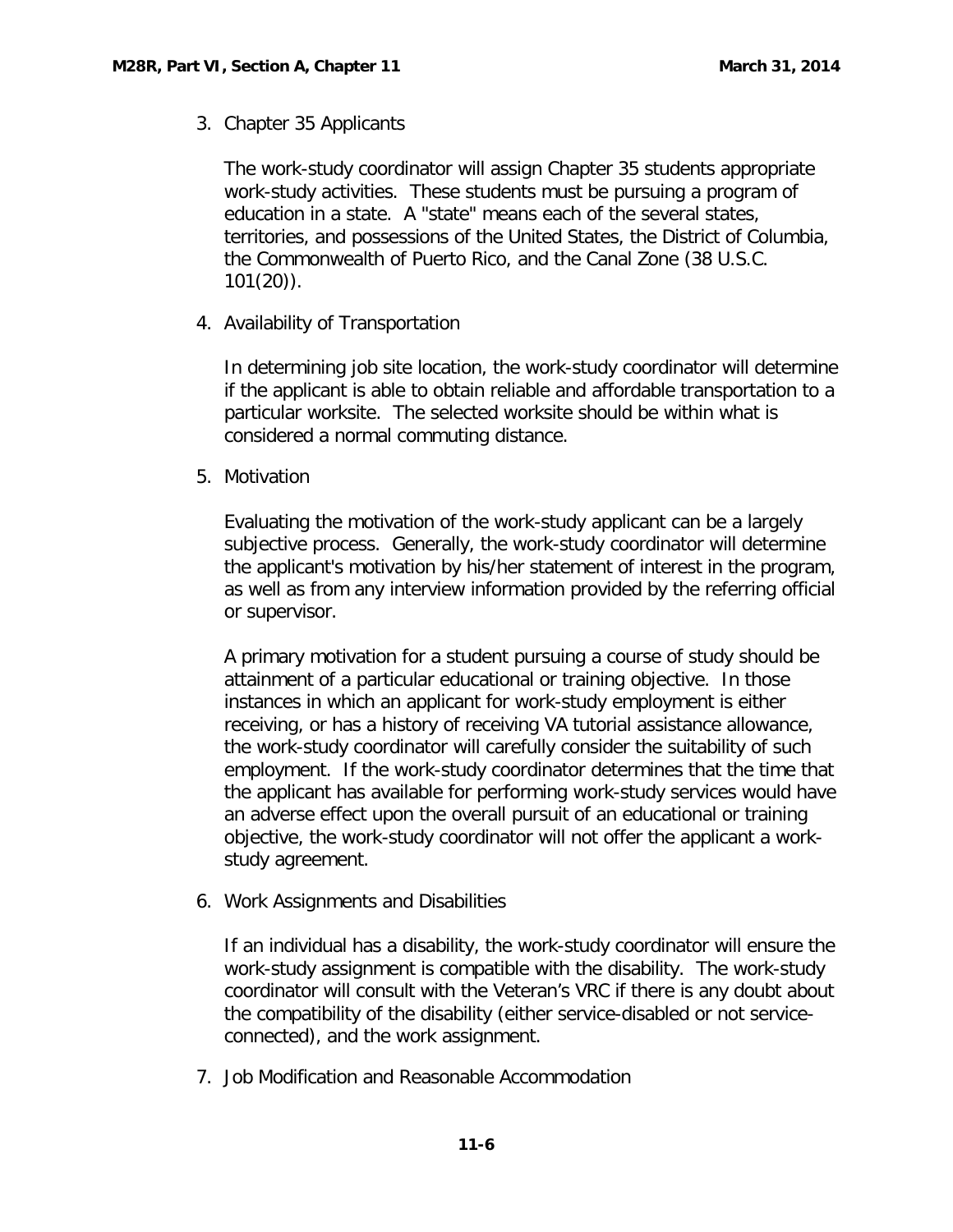The work-study coordinator will refer the case to the Veteran's VRC if he/she believes the Veteran requires an evaluation for job modification and/or reasonable accommodation.

8. Delimiting Date

The work-study coordinator will ensure that sufficient time is available within the agreement period to enable the student to complete the hours entailed in the contract before the student's delimiting date.

#### <span id="page-7-0"></span>11.05 Payments

Payments for the work-study program are processed by the Education Division within the four Regional Processing Offices (RPO). The following provides information on payments for new contracts, how to request additional hours, and how to report the number of hours worked.

- <span id="page-7-1"></span>a. Payments for New Contracts
	- 1. Advance Payment Cases

A student selected for the work-study program that elects to receive an advance payment will be paid an amount equal to 40 percent of the total amount of the work-study allowance, but not more than an amount equal to 50 times the applicable minimum wage to be paid under the agreement. Students may receive only one advance payment per certified enrollment period (term, quarter, semester, or school year). The student will be paid the work-study allowance at the Federal minimum wage or the State minimum wage (if the state has a minimum wage), whichever is greater. The work-study coordinator will make this advance payment at a rate equal to the hourly minimum wage in effect under section 6(a) of the Fair Labor Standards Act of 1938, or the applicable State minimum wage law. Even though work-study hours have been contracted at a lower rate, any hours of work performed on or after the effective date of a minimum wage increase will be paid at the higher rate.

The work-study coordinator will review the student's work schedule to ensure that the student has worked or is in the process of working the number of hours for which the advance payment was made 30 to 60 days after the issuance of an advance payment. If there is no evidence that the student is working, the work-study coordinator will take action to verify employment and the anticipated completion date of the hours paid in advance. If appropriate, the work-study coordinator will terminate the work-study contract and establish an accounts receivable to recover the overpayment.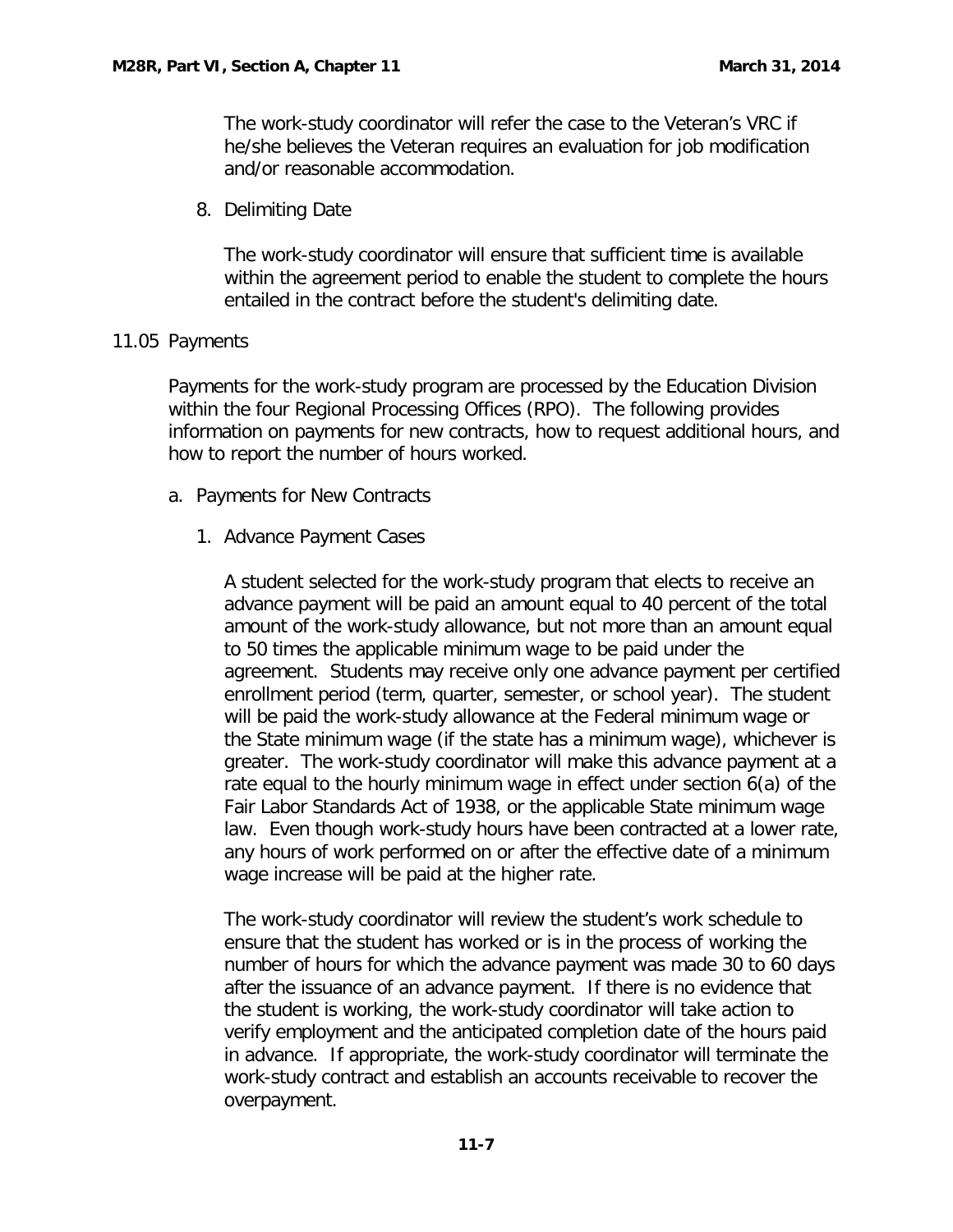After the initial advance payment of the work-study allowance, students will be paid upon completion of each 50 hours worked or once a month, whichever comes first.

2. Non-Advance Payment Cases

A student selected for the work-study program that elects not to receive an advance payment will be paid for the hours shown on his/her time card. The work-study coordinator will pay the work-study allowance at the Federal minimum wage or the State minimum wage (if the state has a minimum wage), whichever is greater. Even though work-study hours have been contracted at a lower rate, any hours of work performed on or after the effective date of a minimum wage increase will be paid at the higher rate.

Note: Payment upon completion of each 50 hours worked, or the amount of hours worked each month if less than 50 hours, is a guideline to make it easier to administer the work-study program. If a time card is submitted showing the student worked more than 50 hours, the workstudy coordinator may authorize payment for the total number of hours worked rather than limit reimbursement to 50 hours.

<span id="page-8-0"></span>b. Request for Additional Hours

A student may request additional hours if the current contract did not exhaust the maximum hours permitted during the certified enrollment period. The work-study coordinator will consider the student's request on the same basis as other requests for work-study benefits pending at that time. The workstudy coordinator will process a request for additional hours as an extension of the current contract rather than a new contract, and the student will complete VAF 22-8692a, Extended Student Work-Study Agreement. The following examples of requests for extensions illustrate this principle:

Example 1: A student enrolled for one semester (15 weeks) originally requested a contract for 100 hours, completes those hours and now requests an additional 100 hours during the same semester.

Example 2: A student enrolled for an entire school year (two semesters of 15 weeks each) originally requested a contract for 300 hours, completes those hours during the first semester and requests an additional 300 hours during the second semester.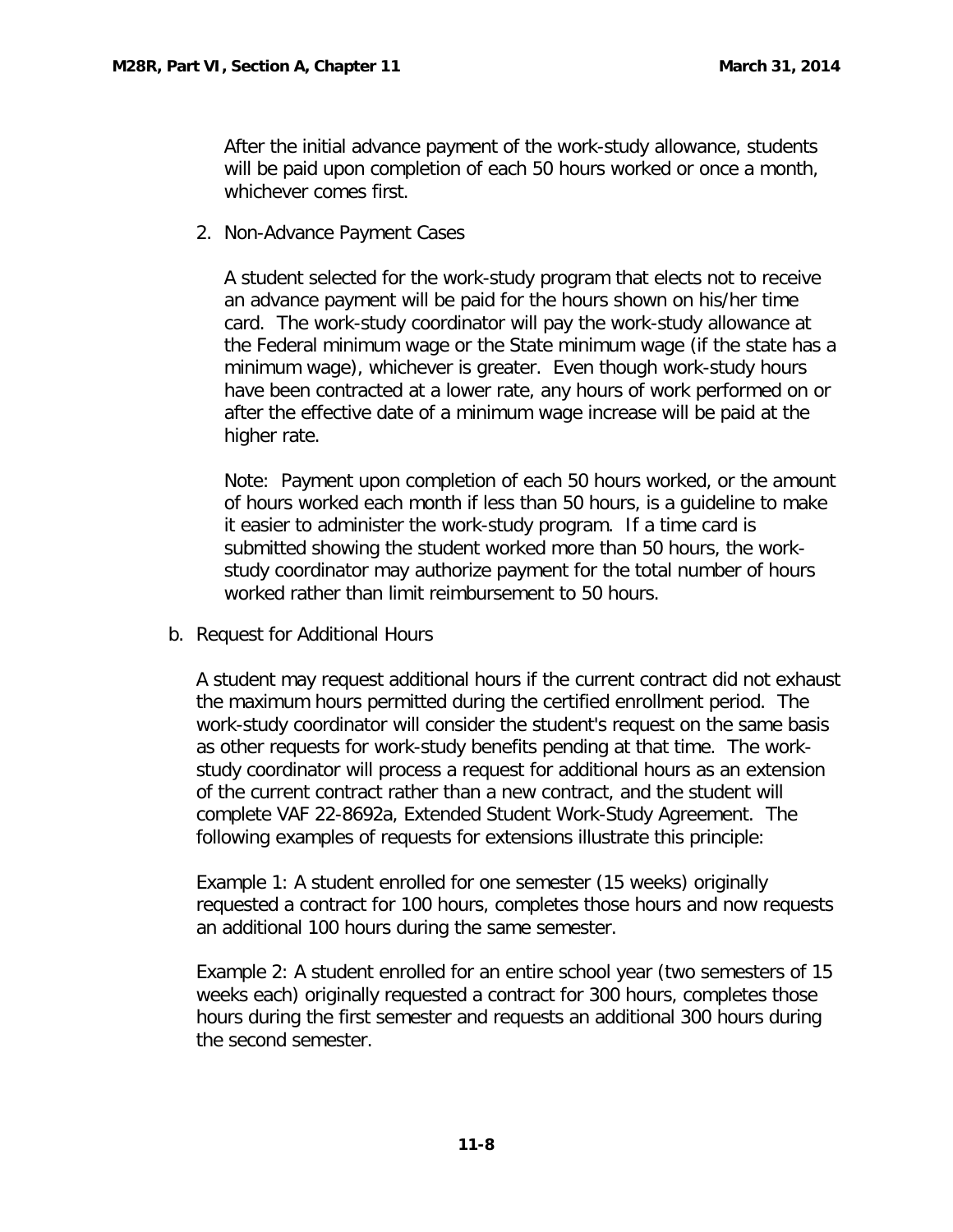- <span id="page-9-0"></span>c. Reporting Hours Worked
	- 1. Time Card

Hours worked are noted on VAF 22-8690, Time Record (Work-Study Program). The work-study coordinator will complete items 1 through 6a on the form before sending it to the work-study student's designated supervisor if the student is working outside the RO. The person responsible for supervising the work-study student will generally maintain the time card.

2. Reporting of Hours

The work-study student's supervisor must submit a time card to the workstudy coordinator to report the hours worked after the student completes each 50 hours of service or once a month, whichever comes first.

The student's current mailing address must be shown on the time card when it is submitted for payment. The work-study coordinator may accept a fax or a copy of any time card and authorize payment based on the fax or copy. However, the work-study student's supervisor must also submit the original time card to the coordinator when the student completes the entire contract or ceases to perform services before the completion of the contract. The work-study coordinator has the authority to withhold the authorization of payment until the original time card is received if the fax or the copy appears to have been altered or appears questionable.

- <span id="page-9-2"></span><span id="page-9-1"></span>11.06 Unscheduled Terminations and Reductions in Training Time
	- a. Written Notice of Termination

If an agreement is terminated by either the student or VA, the work-study coordinator will take the appropriate action to terminate the record and give written notice of this termination to the student and his/her supervisor. If the student ceases to perform the agreed-upon service and does not notify VA, the work-study coordinator will send the student a letter providing him/her with a notice of termination stating why the agreement is terminated and the effective date of termination. The work-study coordinator will include VAF 4107, Your Rights to Appeal Our Decision, with the letter. In the event an unscheduled termination cannot be avoided, the work-study coordinator will use the date that the student last performed service as the date for computing the allowable cumulative hours on the time card.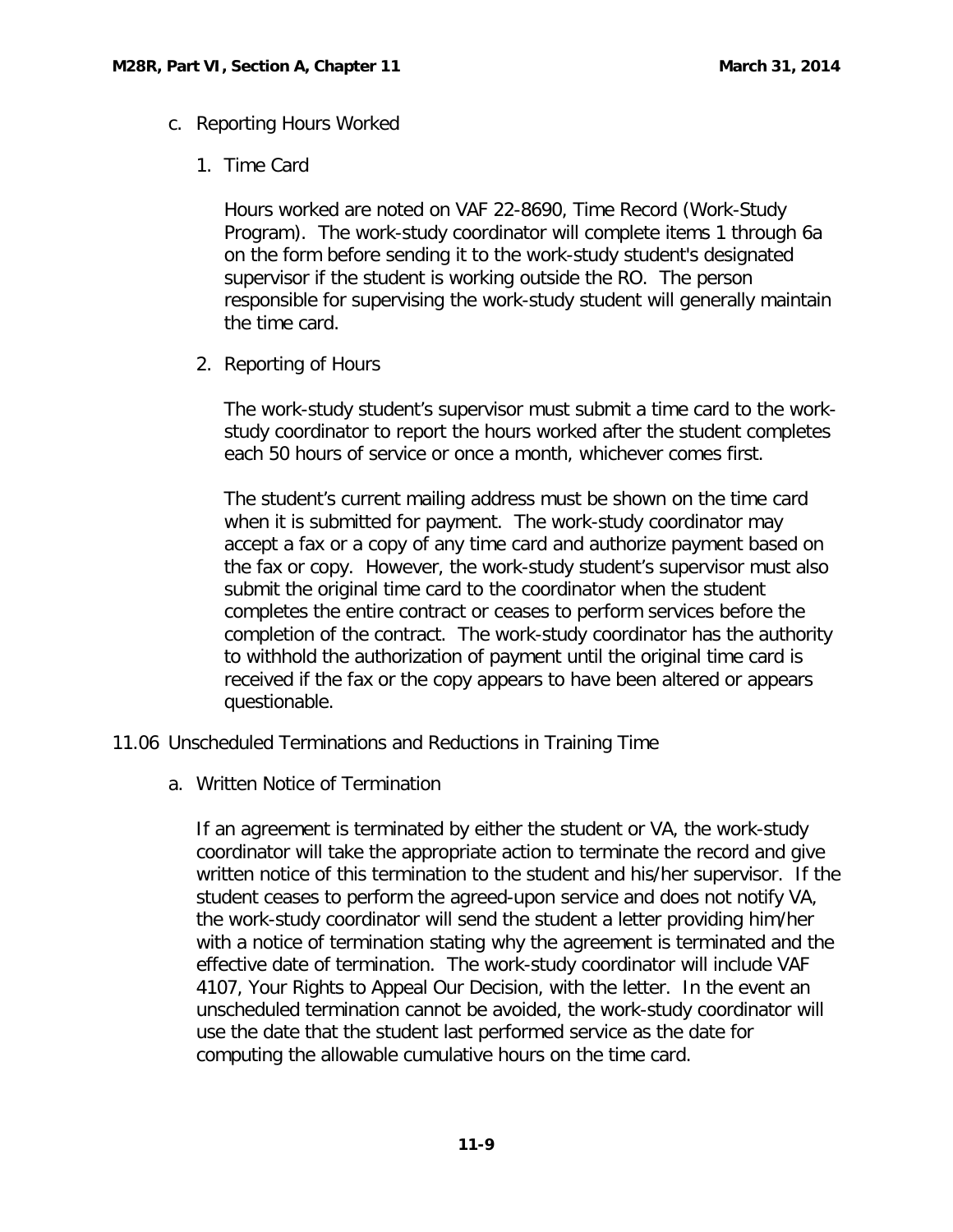## <span id="page-10-0"></span>b. Reduction Awards

# 1. Advance Payment Cases

If a student reduces his/her training time to less than 3/4 time after receiving an advance payment and continues training at the reduced rate after he/she signs a work-study agreement, the work-study coordinator will normally allow the student to complete the number of hours for which an advance payment was issued. The work-study coordinator will fully document the situation in a memorandum requesting the concurrence of the Director, or his/her designee, before taking the following action:

- The work-study coordinator will disallow further payment if he/she believes that it is in the best interest of VA and the student not to allow the student to complete the number of hours for which an advance payment was issued; or
- VA will allow further payment if the work-study coordinator believes that it is in the best interest of VA and the student to complete the full number of hours of service specified in the agreement.

The work-study coordinator will keep a copy of the approved memorandum for a period of 12 months.

If the student is not allowed to complete the number of hours for which an advance payment was issued, the work-study coordinator will terminate the contract and send the student a letter notifying him/her of the specific reason(s) for the action taken. The work-study coordinator will include VAF 4107 with the letter, and send a copy of the letter to the student's supervisor and to the Veteran's VRC.

If the student is allowed to complete the full number of hours specified in the agreement, the work-study coordinator will send the student a letter stating that he/she can complete those hours either during the same term, quarter or semester in which he/she ceased to train 3/4 time or the next term, quarter or semester immediately following. In no event may the student perform services beyond his/her delimiting date. The workstudy coordinator will send a copy of the letter to the student's supervisor and to the Veteran's VRC.

2. Non-Advance Payment Cases

If a student reduces the rate of his/her training to less than 3/4 time, has not received an advance payment and continues training at the reduced rate of training after he/she signs a work-study agreement, the work-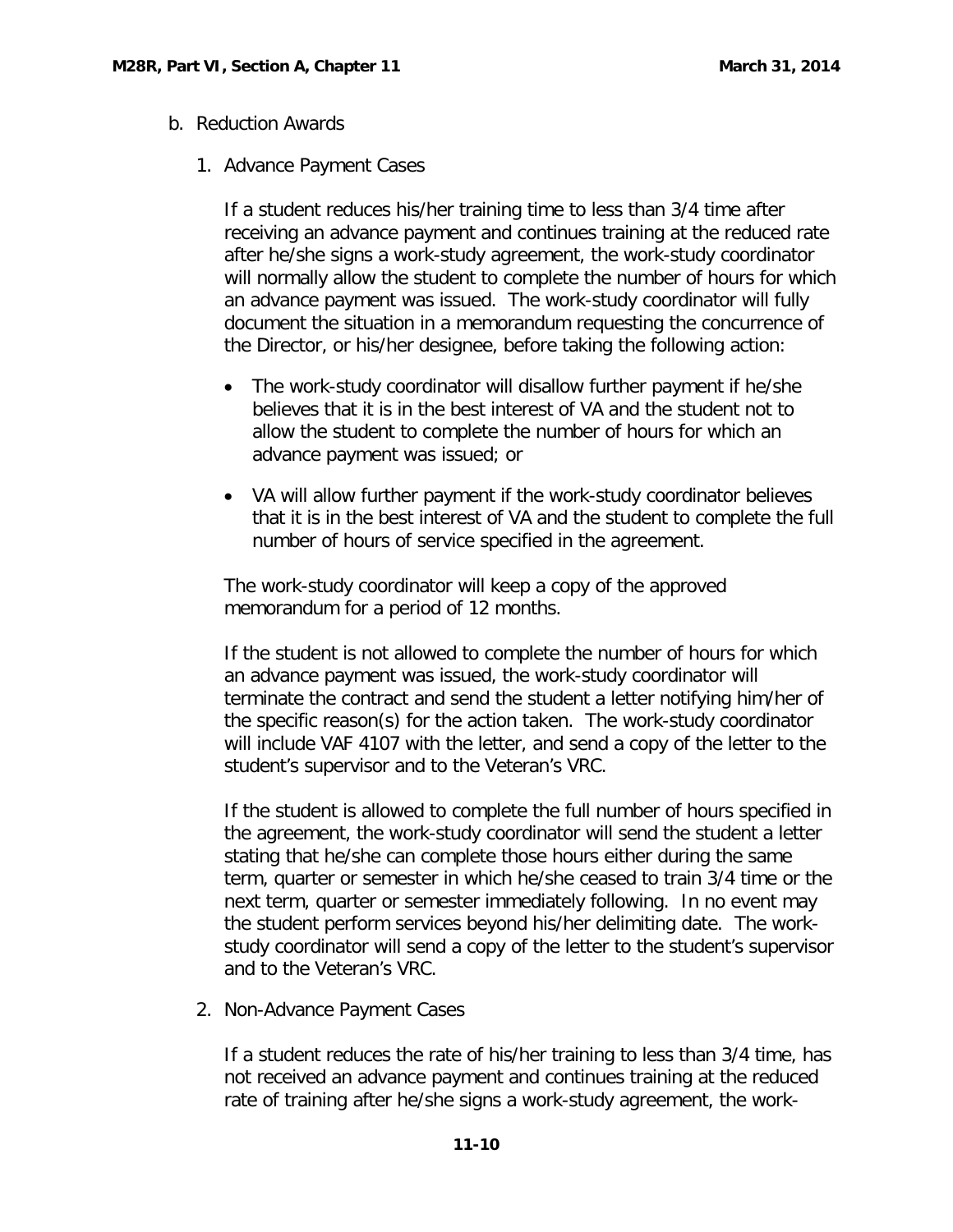study coordinator will normally allow the student to complete the number of hours in the contract.

Alternatively, the work-study coordinator will fully document the situation in a memorandum requesting the concurrence of the Director, or his/her designee, if the work-study coordinator believes that it is in the best interest of VA and the student not to allow the student to complete the number of hours in the contract. The work-study coordinator will keep a copy of the approved memorandum for a period of 12 months.

If the student is not allowed to complete the number of hours in the contract, the work-study coordinator will terminate the contract and send the student a letter notifying him/her of the specific reason(s) for the action taken. The work-study coordinator will include a VAF 4107 with the letter and send a copy of the letter to the student's supervisor, and forward a copy to the Veteran's VRC.

If the student is allowed to complete the full number of hours specified in the agreement, the work-study coordinator will send the student a letter stating that he/she can complete those hours either during the same term, quarter or semester in which he/she ceased to train 3/4 time or the next term, quarter or semester immediately following. In no event may the student perform services beyond his/her delimiting date. The workstudy coordinator will send a copy of the letter to the student's supervisor, and forward a copy to the Veteran's VRC.

- <span id="page-11-0"></span>c. Termination Actions
	- 1. Advance Payment Cases

If a student terminates his/her training after signing a work-study agreement, the student will not be allowed to complete any additional hours beyond the hours represented by the advance payment. If the hours represented by the advance payment have not been completed and the work-study coordinator believes that it is in the best interest of VA and the student to complete those hours, he/she will fully document the situation in a memorandum requesting the concurrence of the Director, or his/her designee, before taking such action. The work-study coordinator will keep a copy of the memorandum for a period of 12 months.

The work-study coordinator will take action to terminate the contract on the appropriate date and send the student a letter notifying him/her of the specific reason(s) for the action taken. The work-study coordinator will include VAF 4107 in with the letter, send a copy of the letter to the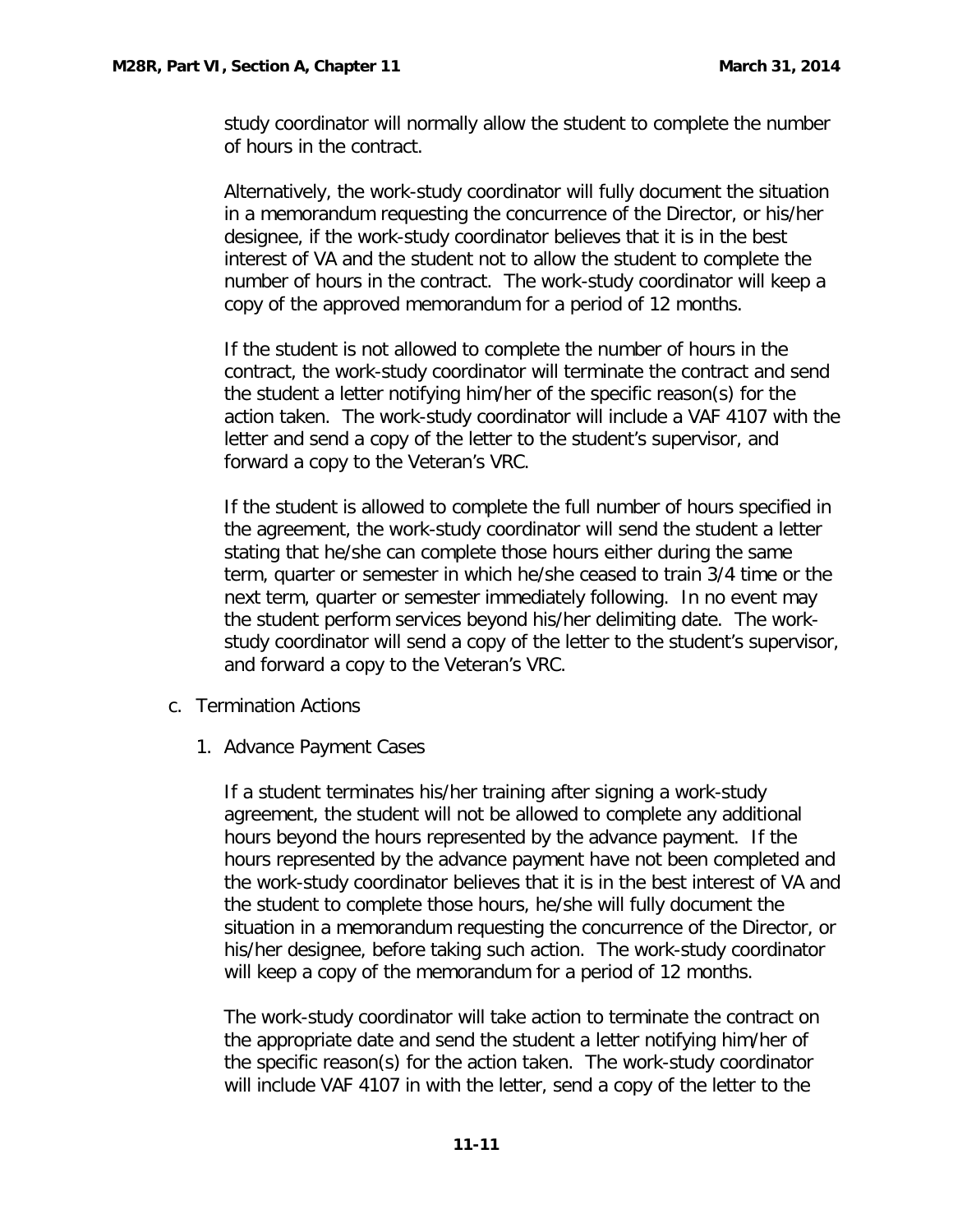student's supervisor, and forward a copy of the letter to the Veteran's VRC.

2. Non-Advance Payment Cases

If a student terminates his/her training after signing a work-study agreement and has not received an advance payment, the student will not be allowed to complete any additional hours beyond the hours during the month in which he/she terminates training.

If a student has other education benefits suspended because of unsatisfactory progress, the student may only complete those hours of uncompleted service during the month in which VA suspended his/her benefits.

The work-study coordinator will take action to terminate the contract on the appropriate date and send the student a letter notifying him/her of the specific reason(s) for the action taken. The work-study coordinator will include VA Form 4107 in with the letter, send a copy of the letter to the student's supervisor, and forward a copy of the letter to the Veteran's VRC.

- <span id="page-12-0"></span>d. Actions on Debts
	- 1. Advance Payment Cases

The work-study coordinator will consider any hours of unperformed service for which the student received an advance payment as a debt subject to recovery. The amount of the debt will be an amount equal to the number of hours of unperformed services multiplied by the hourly rate of the advance payment. Collection of these overpayments will be actively pursued by the work-study coordinator. In the event of a workstudy overpayment, the work-study coordinator will note all appropriate information on an Optional Form 41, Routing and Transmittal Slip, and forward this to the Finance activity or to the employee responsible for the introduction of the overpayment to the education Master Record in BDN.

2. Non-Advance Payment Cases

The work-study coordinator will consider any hours of unperformed service for which the student received payment as a debt subject to recovery. The amount of the debt will be an amount equal to the number of hours of unperformed services multiplied by the hourly rate of the payment. Collection of these overpayments will be actively pursued by the work-study coordinator.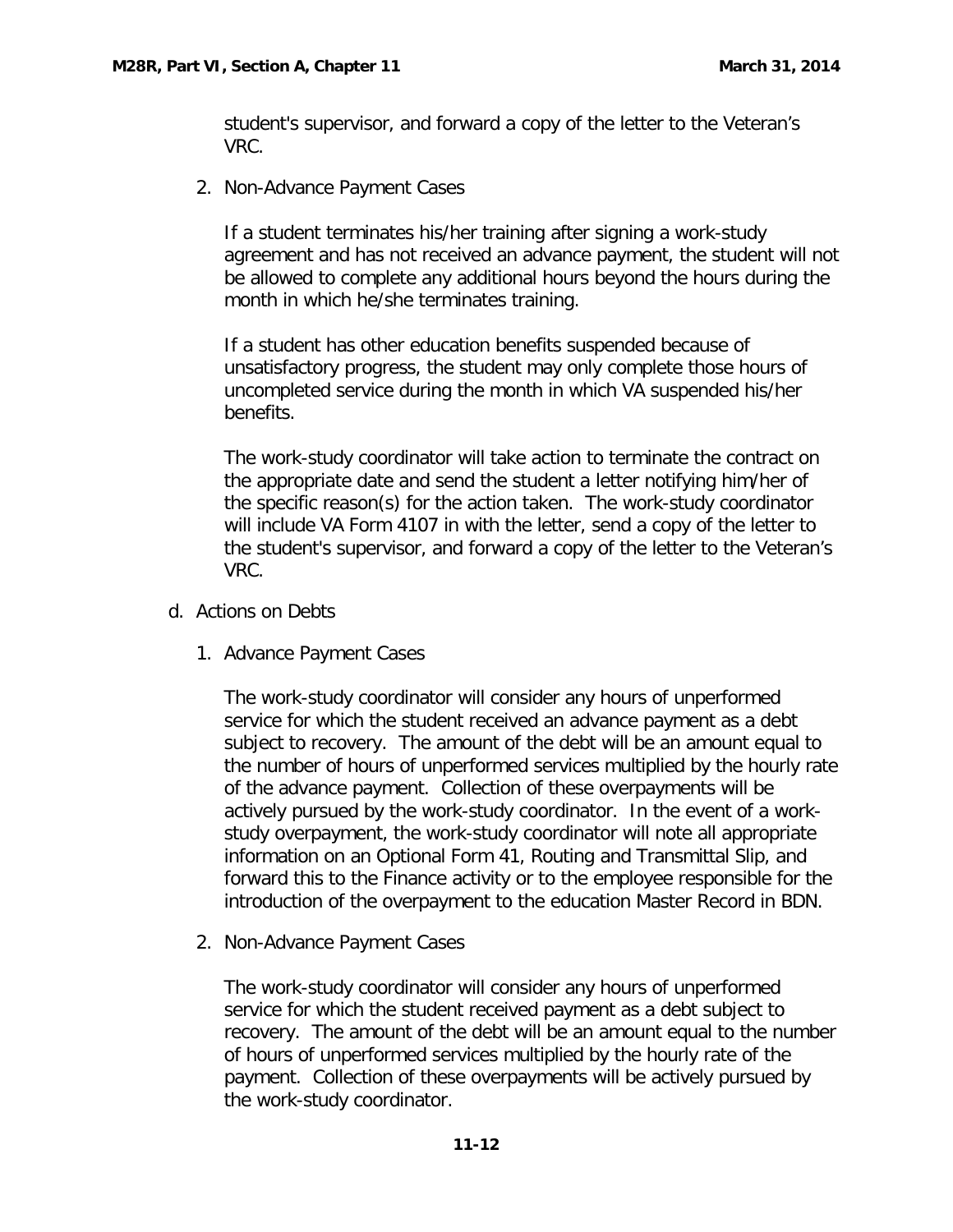In the event of a work-study overpayment, the work-study coordinator will note all appropriate information on an Optional Form 41 and forward it to the Finance activity or to the employee responsible for the introduction of the overpayment to the education Master Record in BDN.

<span id="page-13-0"></span>11.07 VR&E Specific Information

The following provides information on work-study program processes that are specific to VR&E.

<span id="page-13-1"></span>a. Program Orientation

After a VRC determines a Veteran is a good candidate for the work-study program, and that a part time job will have no negative effect on the Veteran's progress and grades, the counselor may provide the Veteran with a brief introduction to the Student Work-Study Allowance Program. The counselor needs to ensure that the Veteran understands that maintaining a good grade point average (GPA) is paramount in succeeding in his/her training program. The VRC should already have a good rapport with the RO Education Student Work-Study Allowance Program Coordinator in order to:

- Be knowledgeable as to what types of work-study positions are available.
- Know where potential work-study positions are located.
- Ensure the Veteran's experience with a work-study position is positive.
- Ensure the Veteran does not accept a position that aggravates his/her disability (ies).
- <span id="page-13-2"></span>b. Temporary Sensitive Level 6 Access

VRCs, particularly those working at out-based sites, may experience difficulty managing cases, such as work-study students, Veteran employees, and Veteran Service Officer employees, if the VRC does not have the needed sensitive access level. Therefore, for the VRC to effectively manage a case with one of the aforementioned employees, a deviation to the sensitive level access policy would be required.

For example, if a VA work-study student is participating in the VR&E program, the VRC assigned to the case will need to be granted temporary sensitive level 6 access to sufficiently manage the case in both Corporate WINRS (CWINRS) and BDN. This temporary access would be revoked upon the Veteran's program completion or termination. The RO, Assistant RO Director,